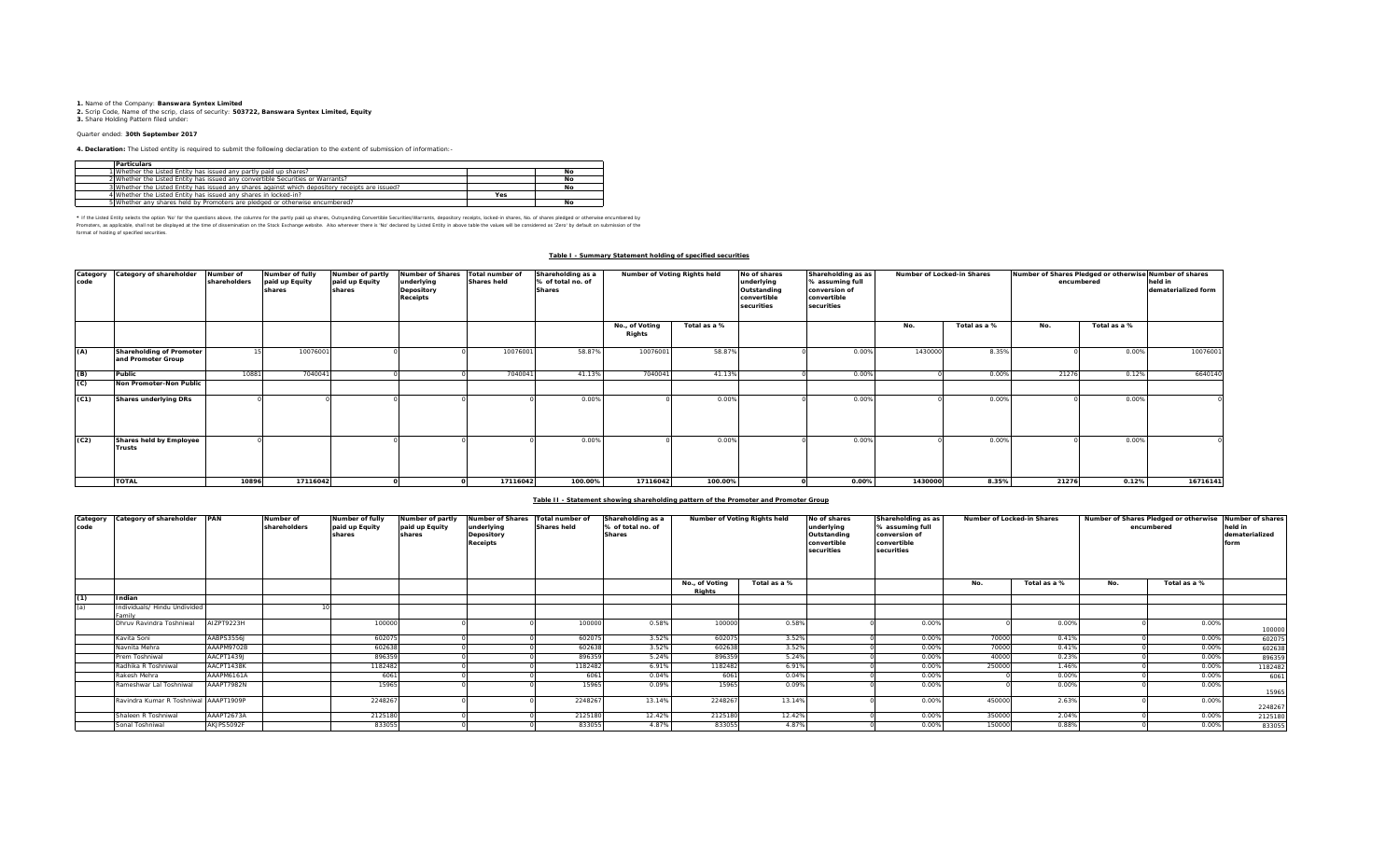|     | Financial Institutions/ Banks                                                                      |            |          |  |          | 0.00%  |          | 0.00%  | 0.00% |         | 0.00% | 0.00% |          |
|-----|----------------------------------------------------------------------------------------------------|------------|----------|--|----------|--------|----------|--------|-------|---------|-------|-------|----------|
| (d) | <b>Bodies Corporate</b>                                                                            |            |          |  |          |        |          |        |       |         |       |       |          |
|     | Lawson Trading Co. Pvt Ltd AAACL6061B                                                              |            | 405018   |  | 405018   | 2.37%  | 405018   | 2.37%  | 0.00% | 25000   | 0.15% | 0.00% | 405018   |
|     | Moonfine Trading Co. Pvt Ltd AACCM2240H                                                            |            | 194500   |  | 194500   | 1.14%  | 194500   | 1.14%  | 0.00% |         | 0.00% | 0.00% | 194500   |
|     | Niral Trading Pvt Ltd                                                                              | AAACN3463B | 561665   |  | 561665   | 3.28%  | 561665   | 3.28%  | 0.00% | 25000   | 0.15% | 0.00% | 561665   |
|     | Speedshore Trading Co. Pvt AAECS7228M                                                              |            | 202736   |  | 202736   | 1.18%  | 202736   | 1.18%  | 0.00% |         | 0.00% | 0.00% | 202736   |
|     | Sub-Total (A)(1)                                                                                   |            | 9976001  |  | 9976001  | 58.28% | 9976001  | 58.28% | 0.00% | 1430000 | 8.35% | 0.00% | 9976001  |
| (2) | Foreign                                                                                            |            |          |  |          |        |          |        |       |         |       |       |          |
| (a) | Individuals (Non-Resident<br>Individuals/ Foreign<br>Individuals)                                  |            |          |  |          |        |          |        |       |         |       |       |          |
|     | Udit Ravindra Toshniwal                                                                            | AJIPT4880G | 100000   |  | 100000   | 0.58%  | 100000   | 0.58%  | 0.00% |         | 0.00% | 0.00% | 100000   |
| (b) | Government                                                                                         |            |          |  |          | 0.00%  |          | 0.00%  | 0.00% |         | 0.00% | 0.00% |          |
|     | Institutions                                                                                       |            |          |  |          | 0.00%  |          | 0.00%  | 0.00% |         | 0.00% | 0.00% |          |
| (d) | Foreign Portfolio Investor                                                                         |            |          |  |          | 0.00%  |          | 0.00%  | 0.00% |         | 0.00% | 0.00% |          |
| (e) | Any Other (specify)                                                                                |            |          |  |          | 0.00%  |          | 0.00%  | 0.00% |         | 0.00% | 0.00% |          |
|     | Sub-Total (A)(2)                                                                                   |            | 100000   |  | 100000   | 0.58%  | 100000   | 0.58%  | 0.00% |         | 0.00% | 0.00% | 100000   |
|     | <b>Total Shareholding of</b><br><b>Promoter and Promoter</b><br>Group $(A)$ =<br>$(A)(1) + (A)(2)$ |            | 10076001 |  | 10076001 | 58.87% | 10076001 | 58.87% | 0.00% | 1430000 | 8.35% | 0.00% | 10076001 |

| Table III - Statement showing shareholding pattern of the Public shareholder |
|------------------------------------------------------------------------------|
|                                                                              |
|                                                                              |

| Category<br>code  | Category of shareholder PAN                                                             |            | Number of<br>shareholders | Number of fully<br>paid up Equity<br>shares | Number of partly<br>paid up Equity<br>shares | <b>Number of Shares</b><br>underlying<br>Depository<br><b>Receipts</b> | Total number of<br><b>Shares held</b> | Shareholding as a<br>% of total no. of<br><b>Shares</b> | Number of Voting Rights held |        | No of shares<br>Shareholding as as<br>underlying<br>% assuming full<br>Outstanding<br>conversion of<br>convertible<br>convertible<br>securities<br>securities |       | Number of Locked-in Shares |       | Number of Shares Pledged or otherwise<br>encumbered |       | Number of shares<br>held in<br>dematerialized<br>form |
|-------------------|-----------------------------------------------------------------------------------------|------------|---------------------------|---------------------------------------------|----------------------------------------------|------------------------------------------------------------------------|---------------------------------------|---------------------------------------------------------|------------------------------|--------|---------------------------------------------------------------------------------------------------------------------------------------------------------------|-------|----------------------------|-------|-----------------------------------------------------|-------|-------------------------------------------------------|
| (1)               | <b>Institutions</b>                                                                     |            |                           |                                             |                                              |                                                                        |                                       |                                                         |                              |        |                                                                                                                                                               |       |                            |       |                                                     |       |                                                       |
| (a)               | Mutual Funds / UTI                                                                      |            |                           | 4775                                        |                                              |                                                                        | 4775                                  | 0.03%                                                   | 4775                         | 0.03%  |                                                                                                                                                               | 0.00% |                            | 0.00% |                                                     | 0.00% |                                                       |
| (b)               | Venture Capital Funds                                                                   |            |                           |                                             |                                              |                                                                        |                                       | 0.00%                                                   |                              | 0.00%  |                                                                                                                                                               | 0.00% |                            | 0.00% |                                                     | 0.00% |                                                       |
| (c)               | Alternate Investment Funds                                                              |            |                           |                                             |                                              |                                                                        |                                       | 0.00%                                                   |                              | 0.00%  |                                                                                                                                                               | 0.00% |                            | 0.00% |                                                     | 0.00% |                                                       |
| (d)               | Foreign Venture Capital<br>avestors                                                     |            |                           |                                             |                                              |                                                                        |                                       | 0.00%                                                   |                              | 0.00%  |                                                                                                                                                               | 0.00% |                            | 0.00% |                                                     | 0.00% |                                                       |
| (e)               | Foreign Portfolio Investors                                                             |            |                           |                                             |                                              |                                                                        |                                       | 0.00%                                                   |                              | 0.00%  |                                                                                                                                                               | 0.00% |                            | 0.00% |                                                     | 0.00% |                                                       |
| (f)               | Financial Institutions/ Banks                                                           |            |                           | 7913                                        |                                              |                                                                        | 7913                                  | 0.05%                                                   | 7913                         | 0.05%  |                                                                                                                                                               | 0.00% |                            | 0.00% | 7243                                                | 0.04% | 7443                                                  |
|                   | Insurance Companies                                                                     |            |                           |                                             |                                              |                                                                        |                                       | 0.00%                                                   |                              | 0.00%  |                                                                                                                                                               | 0.00% |                            | 0.00% |                                                     | 0.00% |                                                       |
| $\frac{g}{h}$     | Provident Funds/Pension<br>Funds                                                        |            |                           |                                             |                                              |                                                                        |                                       | 0.00%                                                   |                              | 0.00%  |                                                                                                                                                               | 0.00% |                            | 0.00% |                                                     | 0.00% |                                                       |
| (i)               | Any Other (Foreign<br><b>Institutional Investors)</b>                                   |            |                           | 76758                                       |                                              |                                                                        | 76758                                 | 0.45%                                                   | 76758                        | 0.45%  |                                                                                                                                                               | 0.00% |                            | 0.00% |                                                     | 0.00% | 76758                                                 |
|                   | Elara India Opportunities<br>und Limited                                                | AABCE6307N |                           | 658780                                      |                                              |                                                                        | 658780                                | 3.85%                                                   | 658780                       | 3.85%  |                                                                                                                                                               | 0.00% |                            | 0.00% |                                                     | 0.00% | 658780                                                |
|                   | Sub-Total (B)(1)                                                                        |            |                           | 748226                                      |                                              |                                                                        | 748226                                | 4.37%                                                   | 748226                       | 4.37%  |                                                                                                                                                               | 0.00% |                            | 0.00% | 7243                                                | 0.04% | 742981                                                |
| (2)               | Central Govt/State<br>Govt(s)/President of<br>India                                     |            |                           |                                             |                                              |                                                                        |                                       | 0.00%                                                   |                              | 0.00%  |                                                                                                                                                               | 0.00% |                            | 0.00% |                                                     | 0.00% |                                                       |
|                   | Sub-Total (B)(2)                                                                        |            |                           |                                             |                                              |                                                                        |                                       | 0.00%                                                   |                              | 0.00%  |                                                                                                                                                               | 0.00% |                            | 0.00% |                                                     | 0.00% |                                                       |
| $\frac{(3)}{(a)}$ | <b>Non-institutions</b>                                                                 |            |                           |                                             |                                              |                                                                        |                                       |                                                         |                              |        |                                                                                                                                                               |       |                            |       |                                                     |       |                                                       |
|                   | Individuals -                                                                           |            |                           |                                             |                                              |                                                                        |                                       |                                                         |                              |        |                                                                                                                                                               |       |                            |       |                                                     |       |                                                       |
|                   | i. Individual shareholders<br>holding nominal share capital<br>up to Rs. 2 lakh.        |            | 10680                     | 3022482                                     |                                              |                                                                        | 3022482                               | 17.66%                                                  | 3022482                      | 17.66% |                                                                                                                                                               | 0.00% |                            | 0.00% | 1250                                                | 0.01% | 2635333                                               |
|                   |                                                                                         |            |                           |                                             |                                              |                                                                        |                                       |                                                         |                              |        |                                                                                                                                                               |       |                            |       |                                                     |       |                                                       |
|                   | i. Individual shareholders<br>holding nominal share capital<br>in excess of Rs. 2 lakh. |            |                           | 586808                                      |                                              |                                                                        | 586808                                | 3.43%                                                   | 586808                       | 3.43%  |                                                                                                                                                               | 0.00% |                            | 0.00% |                                                     | 0.00% | 586808                                                |
| (b)               | NBFCs registered with RBI                                                               |            |                           |                                             |                                              |                                                                        |                                       | 0.00%                                                   |                              | 0.00%  |                                                                                                                                                               | 0.00% |                            | 0.00% |                                                     | 0.00% |                                                       |
| (c)               | <b>Employee Trusts</b>                                                                  |            |                           |                                             |                                              |                                                                        |                                       | 0.00%                                                   |                              | 0.00%  |                                                                                                                                                               | 0.00% |                            | 0.00% |                                                     | 0.00% |                                                       |
| (d)               | Overseas Depositories<br>(holding DRs) (balancing                                       |            |                           |                                             |                                              |                                                                        |                                       |                                                         |                              |        |                                                                                                                                                               |       |                            |       |                                                     |       |                                                       |